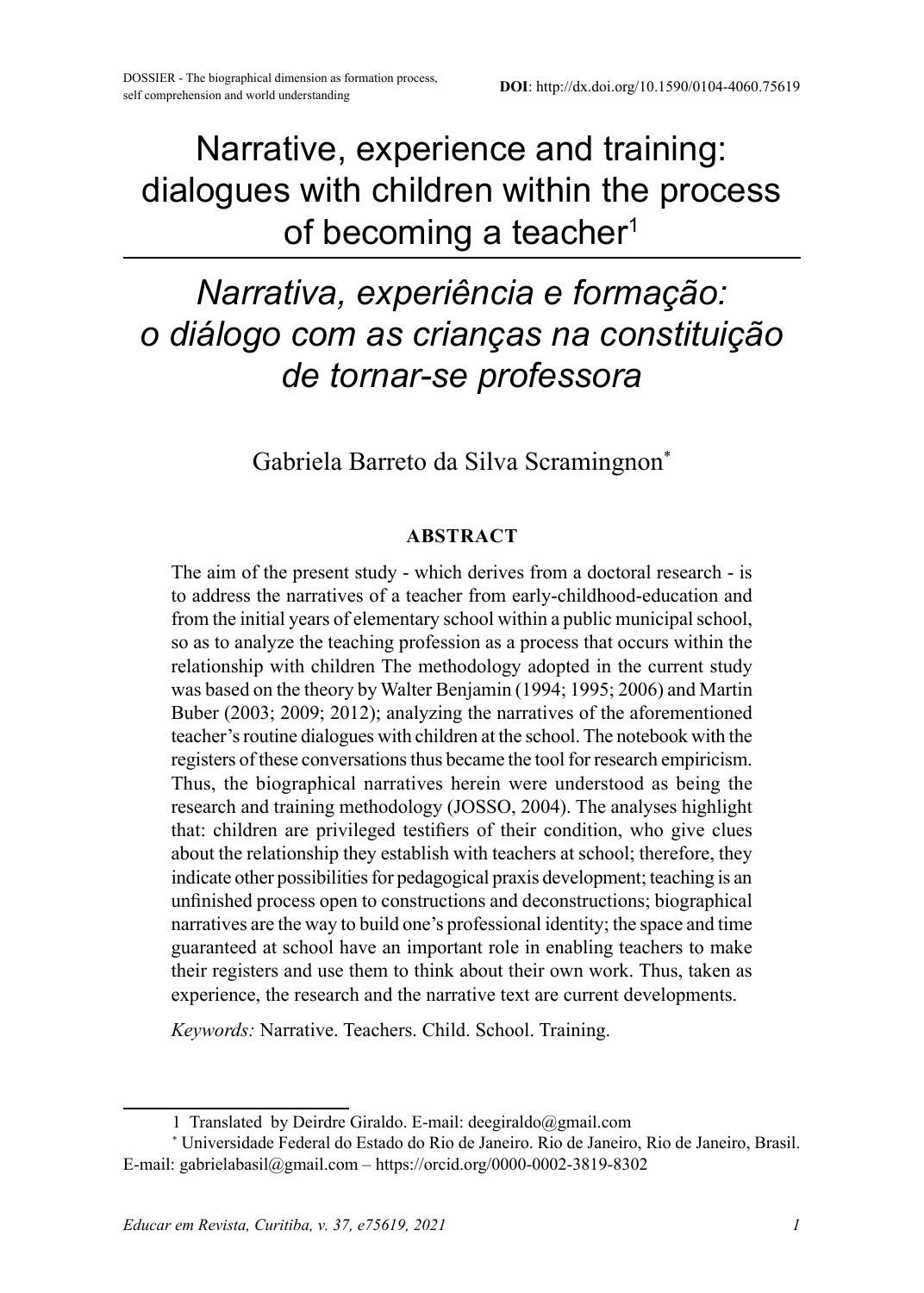#### **RESUMO**

Este artigo, fruto de uma pesquisa de doutorado, toma como objeto de estudo as narrativas de uma professora da Educação Infantil e dos anos iniciais do ensino fundamental de uma instituição pública municipal, e tem como objetivo discutir a constituição da docência como processo que se dá na relação com as crianças. A estratégia metodológica, sustentada no diálogo com Walter Benjamin (1994; 1995; 2006) e Martin Buber (2003; 2009; 2012), foi de analisar as narrativas da trajetória da professora no cotidiano escolar em seu diálogo com as crianças. O caderno com os registros dessas conversas converte-se, dessa forma, em empiria de pesquisa. Assim, as narrativas biográficas são compreendidas enquanto metodologia de pesquisa e de formação (JOSSO, 2004). As análises destacam: as crianças como depoentes privilegiados de sua condição, e que nos dão pistas sobre as relações que estabelecem com os professores na escola, indicando possibilidades outras para o desenvolvimento da prática pedagógica; a docência como processo inacabado, aberta a construções e desconstruções; as narrativas biográficas como caminho para a constituição de uma identidade profissional; a importância de espaços e tempos garantidos na escola para que os professores produzam seus registros, considerando-os como possibilidade de pensar o trabalho. Nesse sentido, como experiência, a pesquisa e o texto narrativo são acontecimentos do presente.

*Palavras-chave*: Narrativa. Professores. Criança. Escola. Formação.

#### **Introduction**

The narratives in the registers of an early-childhood-education and elementary school (initial years) teacher from a public municipal school were taken as research empiricism and support the discussion proposed in this text. The study was based on a doctoral research in which the production of knowledge analyzed, based on dialogues with children, the possibility of teaching teachers the importance of always asking themselves questions about the way they do things and what they do in the school routine, understanding training as an unfinished process. In this sense, what is unfinished always undergoes a process of construction and reconstruction.

In the perspective that children do not directly reproduce the adult world, but are able to establish a new relationship with what the world offers them, they, by presenting what is unforeseen and spontaneous at school, invite teachers to think about new work perspectives, by showing how the school routine, which is something thought about and directly planned by adults, can be different.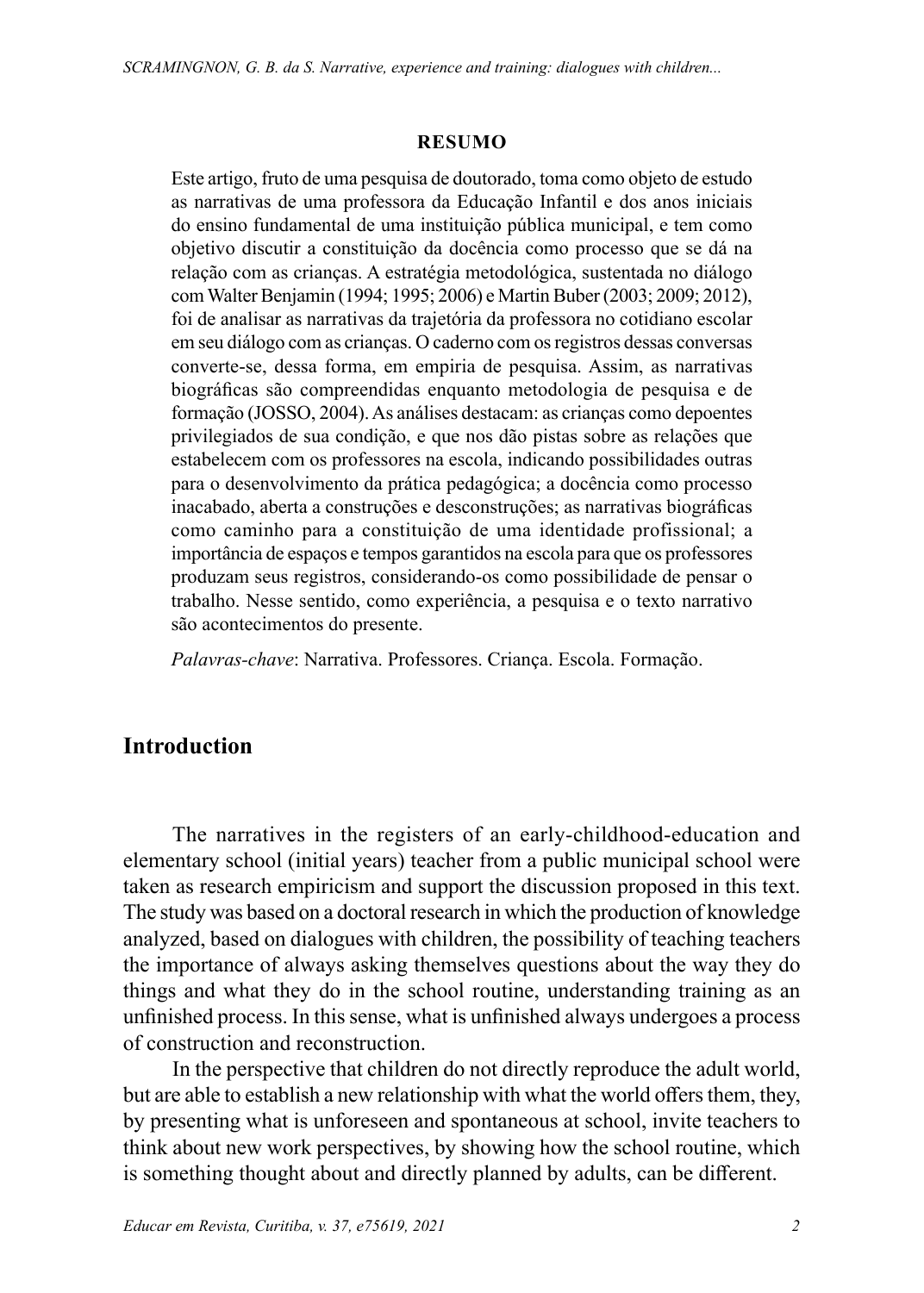The theoretical-methodological framework of the study is outlined based on Walter Benjamin and Martin Buber, whose concepts instigate the central questions of the proposed discussion. How do the children reveal their understanding of themselves, others and the social world in their speeches and games? What do they say about the school? Which topics, conversations and questions do the children bring up in their relationship with the teachers? Which aspects - in the teachers' narratives about their own practice - can contribute towards the production of knowledge to do things in another way at school?

Understanding that teachers' work needs to be taken from a perspective that is capable of considering the human being in his totality and uniqueness, the contributions of Benjamin's philosophy are useful: the concept of narrative; experience; working with fragments; the idea of construction and deconstruction; history at the intersection of the present, past and future; the critical conception of children and childhood; the human being as a historical, social, languageproducing subject, always immersed in collectivity. For Benjamin (1994), the listener and the narrator share a common experience and an interest in conserving the narrative to avoid the degradation of the experience. The challenge of narrating the past is understanding that all events matter.

When dealing with education as a relationship, Buber asks: "what possibilities does the school recognize for this type of education?" (BUBER, 2012, p. 91). According to the author, education needs to be based on dialogue, where listening and responding are drivers of educational relationships and practices. Education is a responsibility with the world: to turn towards the other, with authentic relationships, to recognize the other as being different to you and realizing this, to address an answer to the other that meets their need. Responding to what happens to us.

In this sense, this text, acting as a challenge by interweaving the narratives of the teacher's encounter with children and their childhood in the school routine with the writing, at first addresses the contributions of Benjamin's anthropological philosophy, understanding that the narratives provide an investigative path. Next, based on the dialogue with the children, from their view of the school, the pedagogical praxis is placed under pressure, leading to the reflection that teacher training is an unfinished process, and also one that occurs in the relationship with the subjects who live a daily routine. The considerations retrieve the main findings of the study, emphasizing the need to think that the training of teachers is a place where they have the right to tell their stories.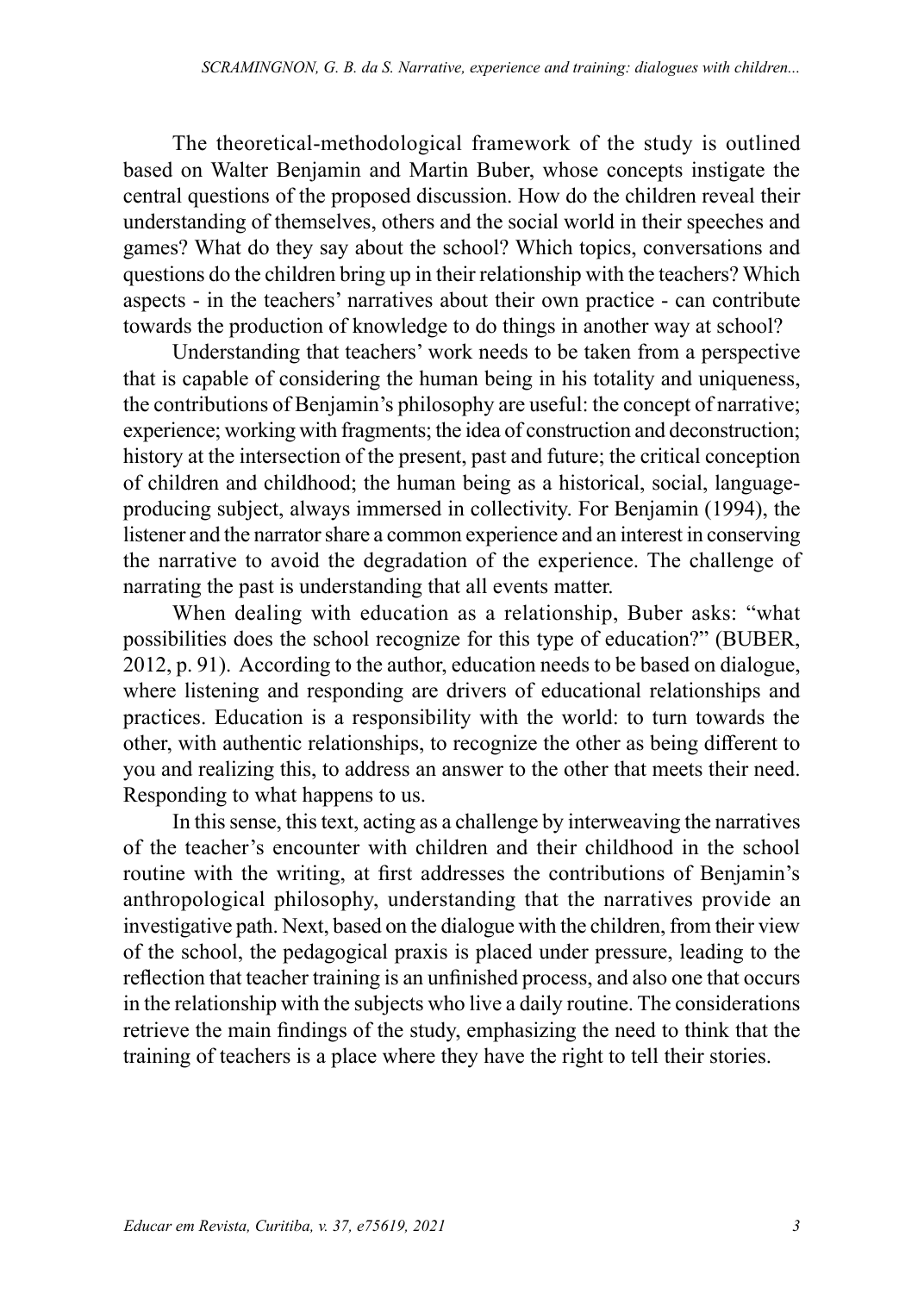# **Memories, registers, narratives, self-writing**

When criticizing the project of modernity, Benjamin denounced the impoverishment of expressive language, the inability to connect between the present and the past, the inability to narrate and establish links of collectivity, and to exchange experiences. The concept of experience, the main point of Benjamin's work and which is fundamental in this study, is understood in a broad sense, which is more comprehensive than what is expressed in common sense. This concept is found in several of his texts. In "*Experience and poverty*", (1933) and "*The Storyteller*" *- considerations about the work of Nikolai Leskov*", written in 1936 (Benjamin, 1994), this concept is being developed. In "*Experience and poverty*", he talks about an elderly man who, before dying, tells his children that there is a treasure in their lands, thus giving them a wisdom of life experience as a result of the activities of a lifetime that, when told to younger people by the elderly, allow the continuity of tradition and of itself. This is the experience that has always been communicated to young people,

> [...] concisely, with the authority of old age, in proverbs; verbose, with its loquacity, in stories; sometimes as narratives from distant countries, in front of the fireplace, told to children and grandchildren (BENJAMIN, 1994, p. 114).

In the text "*The Storyteller - considerations about the work of Nikolai Leskov*" (BENJAMIN, 1994), the concept of experience acquires a collective dimension and the main discussion that goes through it is the author's blunt criticism on the disappearance of the art of narrating. The experience becomes increasingly scarce in modernity, due to the subjects' inability to narrate memorable events, on the technological advances that are a characteristic of progress and which end up minimizing the collective memory. The storyteller in Benjamin is one who knows how to give advice, since giving advice is seen much more as a possibility of continuing to tell a story than as a practical guide for life. The narrative does not seek to inform, "it immerses the thing in the narrator's life and then removes it from him. Thus the narrator's mark is imprinted in the narrative, like the potter's hand on the clay of the vase" (BENJAMIN, 1994, p. 204).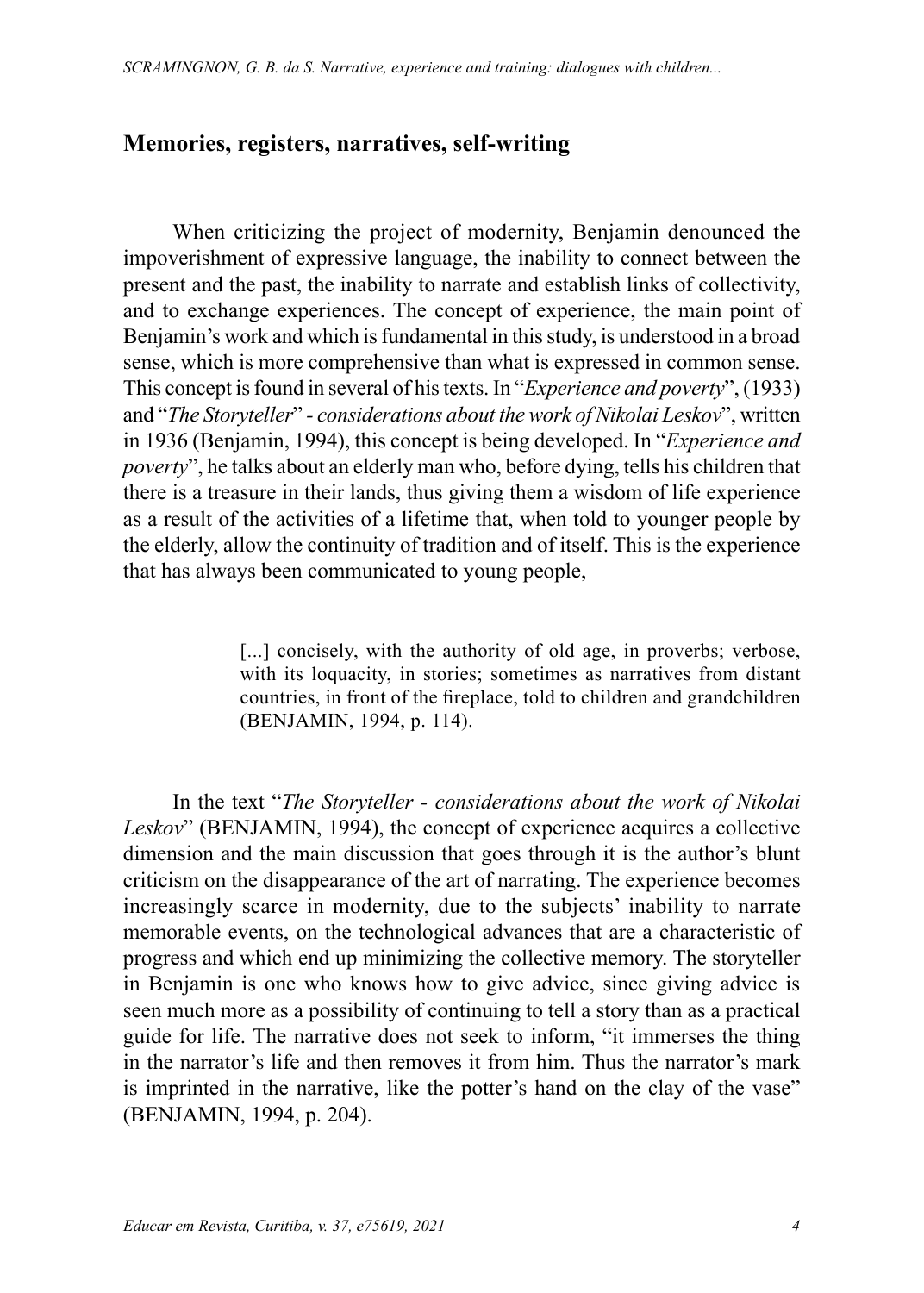Benjamin differentiates between the historian who writes stories and the chronicler who tells stories. For him, it is impossible for the conventional historian to simply present the events to which he refers, without explaining them in one way or another. Showing daily events as examples of responsibility of the world is the chronicler's task. It is the chronicler who narrates the events without, beforehand, distinguishing between the great and the small, taking "into account the truth that nothing that ever happened one day can be considered lost to history" (BENJAMIN, 1994, p. 223). Critical of his time, he undertakes a philosophy against forgetting.

When formulating theses on the concept of history and making a critique of the ideology of progress, he invites us to think about temporal categories based on the criticism of the understanding of life as a sequence of evolutionary stages, considering the intertwining of past, present and future. Based on this perspective of temporality, history does not arise from a primordial starting point, it can be constantly remade and retold. The narrative's decline is linked to the gradual loss of memory and the inability to leave traces. Thus, Benjamin warned of the importance of the narrative experience as a condition of the historicity of the human being (BENJAMIN, 1994). With regard to teacher training, the redemption of a memory that reveals a significant experience brings possibilities not only to redefine what has already been lived, but also to take action in the present.

It is in this historical time of intensity and not of chronology; it is in this present time that the meetings take place. In life, in everyday life, and why not, in the profession? Has teaching been a meeting place between children and their teachers? And apart from the meeting, have the teachers had room for the narrative of their experiences? Have the training processes considered the retrospective appropriation of the teachers' life history? Remembrance brings out what has been lived, experienced, learned; and it can bring reminiscence, a sudden image of something that was in some almost inaccessible corner of our lives, because "the past brings with it a mysterious index that impels redemption" (BENJAMIN, 1994, p. 223). The past needs to be looked at from the encounter with the present, and such an encounter proposes a revolution in the way thought is constructed. In digging and remembering, Benjamin says:

> He who seeks to approach his own buried past must conduct himself like a man digging. Above all, he must not be afraid to return again and again to the same matter; to scatter it as one scatters earth, to turn it over as one turns over soil. For the matter itself is no more than the layers which yield their long-sought secrets only to the most meticulous investigation. That is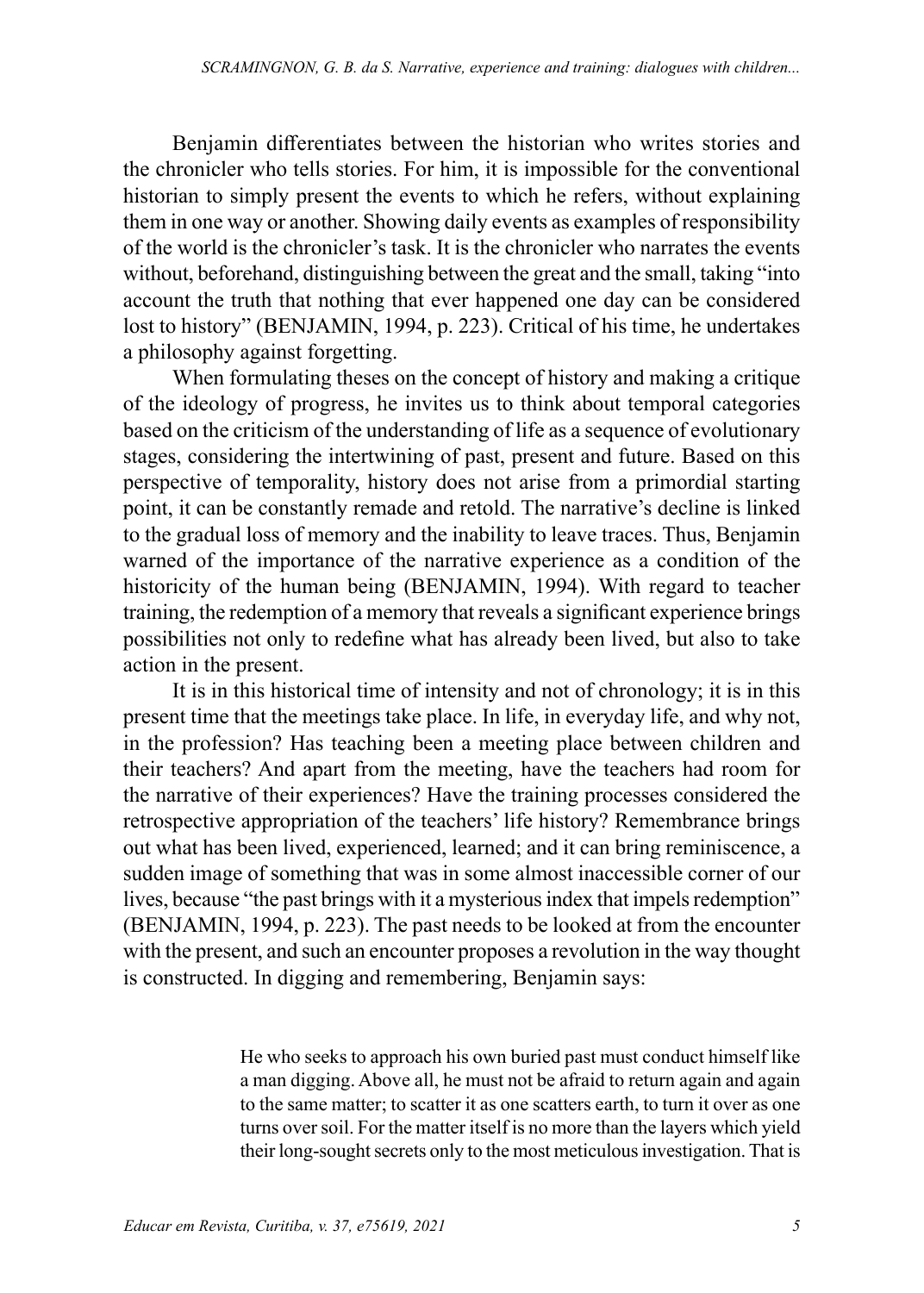to say, they yield those images that, severed from all earlier associations, reside like treasures in the sober rooms of our later insights – like torsos in a collector's gallery. It is undoubtedly useful to plan excavations methodically. Yet no less indispensable is the cautious probing of the spade in the dark earth. And the man who merely makes an inventory of his findings, while failing to establish the exact location of where in today's ground the ancient treasures have been stored up, cheats himself of his richest prize (BENJAMIN, 1995, p. 229).

Digging up and recalling memories based on the dialogues established with the children requires, as Benjamin proposes, to highlight them in today's terrain. Drawing on the memory of the past to speak of the present locates the place of experience we are looking at, and shows that the place of research is not far from the researcher. Narrating what occurred together with the children throughout my experience of being a teacher is related to my life experience, to what makes me a teacher, to the moments when they surprised me, in a relationship that left marks in my history.

In this respect, the narrative goes beyond the individual dimension of the teacher's work. And why narrate and register? For Josso (2004), teachers' biographical narratives can be considered a way to understand the training process, by promoting:

> [...] The self-reflexive process, which requires a retrospective and prospective look, has to be understood as an activity of critical selfinterpretation and awareness of the social, historical, and cultural relativity of the referents internalized by the subject and, therefore, constitutive of the cognitive dimension of subjectivity (JOSSO, 2004, p 60).

Telling about an experience enables a double movement: thinking about praxis, teachers' work in the school's daily routine, but also from the research perspective, producing knowledge, making it public, collective, strengthening the school's political dimension.

The recalled fragments, in Benjamin's work, are not just about a particular experience. Benjamin's focus is on what the narratives can evoke in those who relate to them: "his intention is not to fix the content of what is said in his own life, but to make it communicable in the broad and complex sphere of culture" (PEREIRA, 2012, p. 43).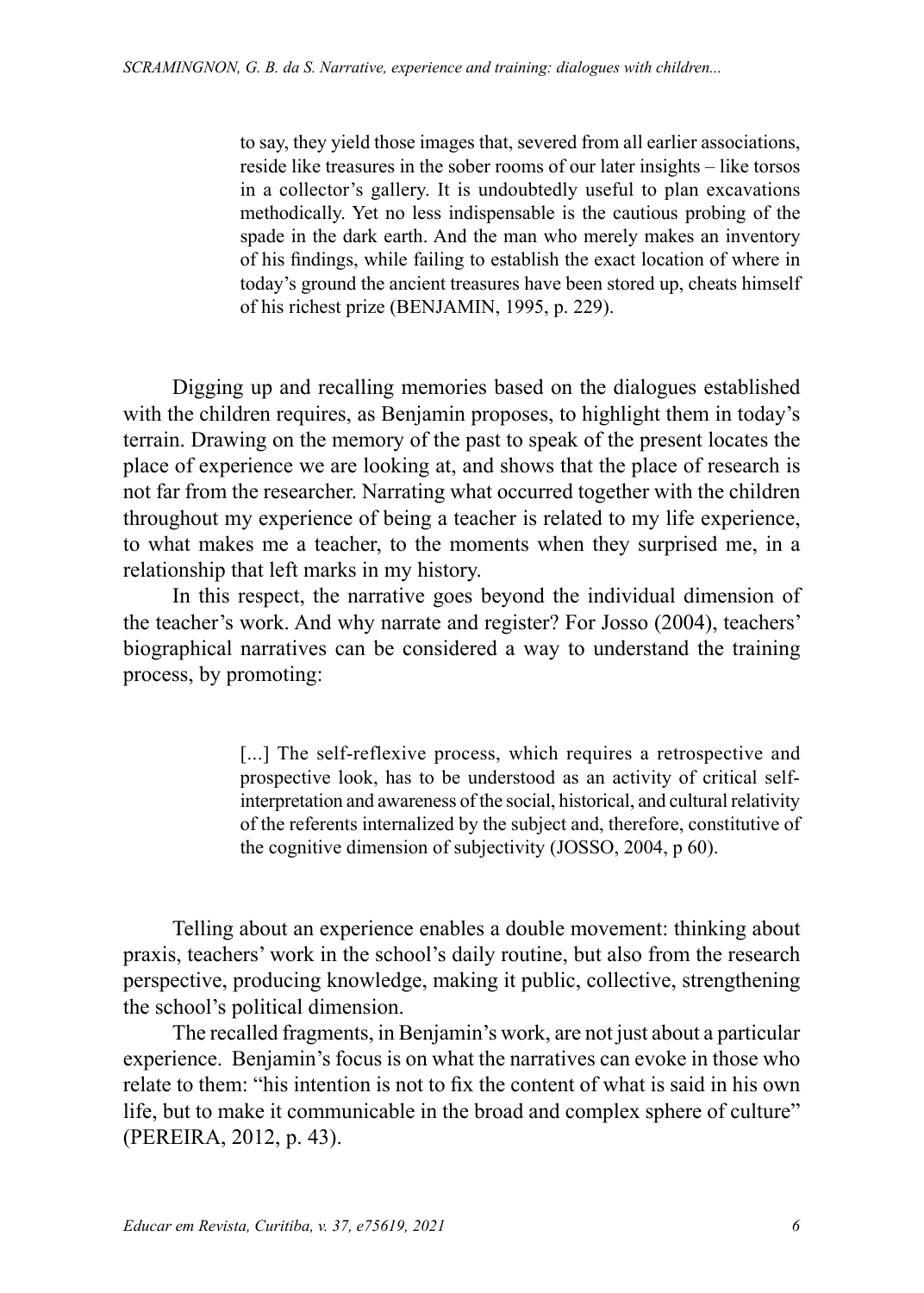When emphasizing that an era does not allow itself to be captured by its contemporaries from the great movements, but that they are the intrinsic fragments of daily life, the small details, the shrapnel of great transformations, Benjamin (1994), without worrying about making use of what it is considered valuable to develop his concept of history, brings the residues of history and applies the principle of assembly to it; "that is: to erect large buildings from tiny elements, cut with clarity and precision. And, even, discover in the analysis of the small individual moment the crystal of the total event" (BENJAMIM, 2006, p. 503).

For Pereira (2012, p. 29), the meaning present in Benjamin's philosophy of moving between the different dimensions, "the small and the big; the fragment and the whole; the individual and the social; the instant and the era; the childhood experience and life experience"; is a consistent study methodology. The author ponders "that the concepts of 'small' and 'large' are designed and defined from ethical, aesthetic and epistemological relationships" (PEREIRA, 2012, p. 29).

In this sense, the narratives dealt with in this text show residues, deviations, escapes from a training process that understands the importance of dialogues that did not start with the teacher, and the questions that she did not ask. The belief on otherness between the children and the teacher as a possibility to retrieve the faculty to exchange experiences and thus, dialogically, produce knowledge, authorizes the adult, teacher and researcher, to tell about what was possible to experience and hear from them in this relationship. The notebook with the registers of these narratives thus becomes empirical research. The concerns and inquiries; experiences and stories; the teacher's voice and the voices of several others were kept. Considering the discussions that involve ethical issues in research with children, their names are fictitious and, to guide the reader, dialogues used as empirical material appear in the text always followed by the contexts in which they were produced. The children's age in the events is indicated in the body of the text, and deals with the context of early childhood education when referring to those aged four and five, and elementary school for those aged six to nine.

The narratives demanded the challenge of looking from the *outside*, but also from the *inside*. In Buber's words, "start with yourself, but don't end with yourself; starting from yourself, but not having yourself as an end" (BUBER, 2011, p. 38). The end must be the world, and what we can contribute to it. In this sense, it is possible to think of the teachers' narratives as being more than an individual perspective of work, but also being collective, social.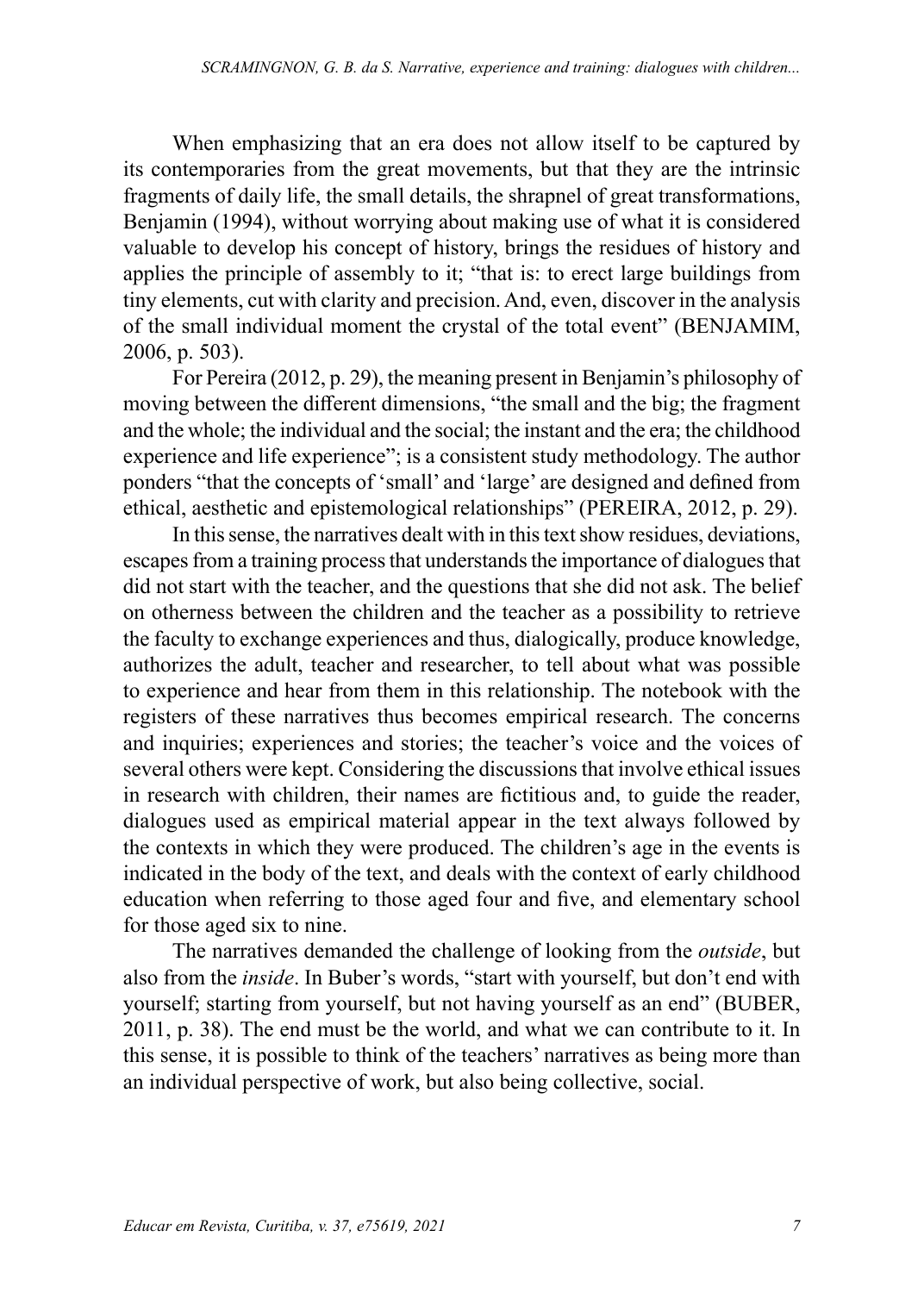For Clandinin and Connelly (2011, p. 18), "true narrative research is a dynamic process of living and telling stories, and reliving and retelling stories, not only those that the participants tell, but also those of the researchers". For the authors, the work of the narrative as a study methodology considers oral or written narrative to be empirical material.

Thus, different authors have pointed out the importance of teachers' registers in their notebooks and diaries as a possibility for investigative work on daily life.

> [...] the records are the carriers of the stories - stories of the practices (failures, successes) and the theories that underlie them (even if they are not explicit, as the record allows this view at what is behind the practices). Stories of affections and partnerships, marked by the people who form and complement our training; stories of a time and space lived (FUJIKAWA, 2007, p. 250).

When writing about the experiences, the teacher reconstructs their understanding of knowledge by analyzing it, now, from another place and with different views. For Mendes (2007), the experience of the writing course teacher in his own practice is not solely restricted to the structure of the text: "narrating what one does, in the sense of saying, revealing oneself, exposing oneself, comprises a process of self-knowledge" (MENDES, 2007, p. 20). For Cunha and Nunes, "the teacher's writing can be a tool for biographical reflection on initial and continuing education, a time when the challenges, difficulties and crises of professional life are exposed, based on memories of the school history and reflections on the present and the future" (CUNHA; MENDES, 2017, p. 9).

Thus, saved registers, when revisited, can produce new meanings, and reflections that were never made. Writing keeps the place of memory, but it also offers other possibilities.

> It seems that in this encounter between the "infinitely small" and the "finitely large" between the "general" and the "particular", between the "objective" and the "subjective" that this theoretical/methodological tendency presents itself more and more as an interesting resource for thinking about teacher training, especially continuing education in teaching. Why is reflecting on my past and present important for the future of my profession? (CUNHA; MENDES, 2017, p. 9).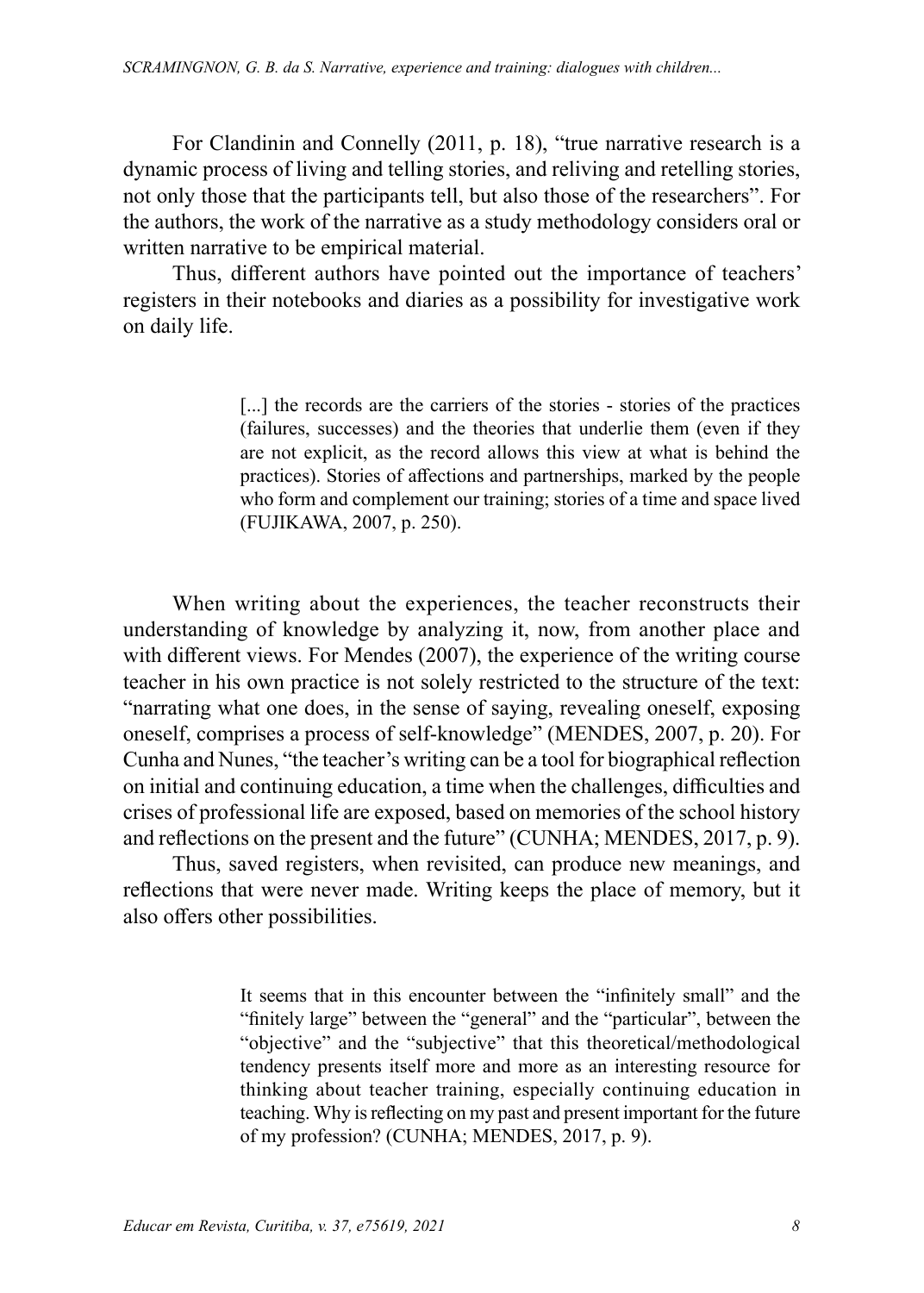The narrative presents itself as a way of recovering the memory in the sense of revealing a significant experience, allowing the resignification of the experience in the present. Writing about oneself favors an exercise in understanding, interpreting and reflecting on the teacher's practice, as it allows:

> To explain the singularity and, with it, glimpse the universal, perceive the procedural character of training and life, articulating spaces, times and the different dimensions of ourselves, in search of life wisdom (JOSSO, 2004, p. 9).

The writing exercise allows the place of teachers' authorship. The organization of memories in the text gives the experience a new meaning, enhances the look at the past memories based on the analysis in the present. In this sense, for the organization of the narratives, it was possible to find contributions in Benjamin's work (1994), especially when the author presents one of his central characters: the collector. When bringing the concept of knowledge as a collection, he affirms the need to decontextualize an object so that it works as a text. The collector is able to decontextualize the object and, in this case, decontextualize the narratives, giving them different possible meanings, to then bring them together based on what they had in common from a theme. What makes the collection effect possible is the convergence, which is based on what they have in common. In this way, the narratives in the following item were organized into two collections in a Benjaminian sense: "*Dialogues that invite one to look at the other*" unites small gestures, subtleties, in the school routine; the collection "*Dialogues of teaching and learning*", on the other hand, deals with deviations, ruptures, in the pedagogical praxis.

#### **Dialogues between the teacher and the otherness of childhood**

Looking at the child as another, implies in establishing a dialogue with them. However, for Benjamin (1995, p. 23)"the freedom of dialogue is being lost". People talk more and more about superficialities; concerns and needs are secondary. Each one is committed to "the optical illusions of their own isolated point of view"; trapped in their own world, they "lose looking at the human beings' outline" (BENJAMIN, 1995, p. 24).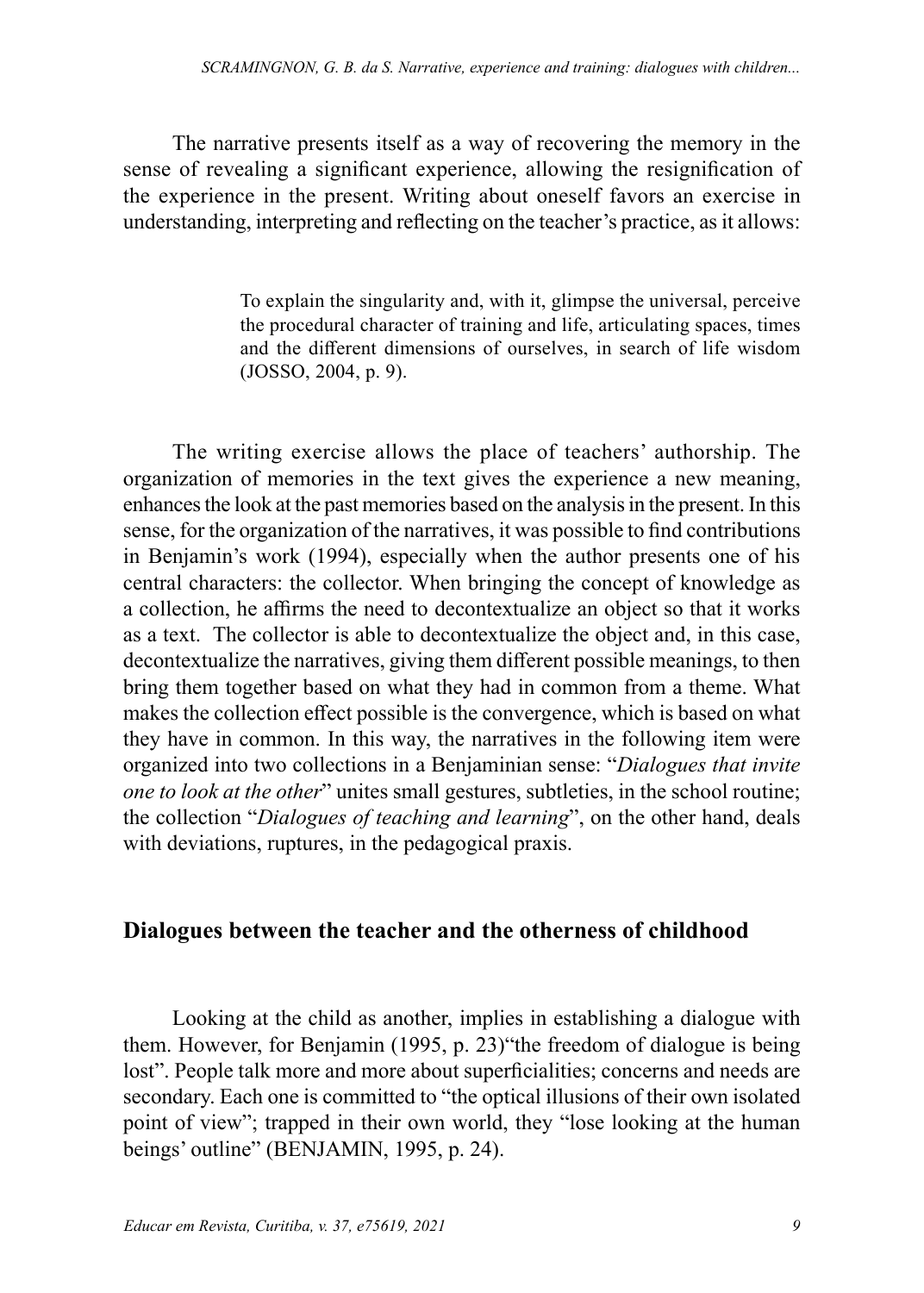Superficiality in the dialogue, which does not allow us to talk about ourselves, preventing the construction of a relationship that confronts, alters, which Buber calls "verbosity": the opposite of genuine conversation, set up by the authenticity that surpasses appearance and is free of "every desire to show off" (BUBER, 2009, p. 155). In his work, the author presents three types of dialogue: the authentic, the monologue disguised as a dialogue and the technical.

In authentic dialogue, "each of the participants actually has the other or the others in mind in their presence and in their way of being and turns to them with the intention of establishing a living reciprocity between them and themselves" (BUBER, 2009, p. 54). There is an intention to listen to the other and not just speak. For the author, this dialogue is rare.

 The monologue disguised as a dialogue occurs when two or more people are together and talk to themselves (BUBER, 2009). There is no listening to the other, this is not considered as being present in the dialogue.

> [..] a conversation, which is determined neither by the need to communicate something, nor by the need to learn something, nor to influence someone, nor to contact someone, but is determined solely by the desire to see one's self-confidence confirmed, deciphering in the other the impression left, or having it reinforced when indecisive; a friendly conversation, in which each one sees oneself as absolute and legitimate and the other as relativized and questionable (BUBER, 2009, p. 54).

The technical dialogue is "driven by the need for objective understanding" (BUBER, 2009, p. 54). The participants in this dialogue have a conversation in order to have an explanation about something. This dialogue is necessary and there is nothing wrong with it. However, it is necessary to think about how we, teachers, fit in, when the child breaks the technical dialogue.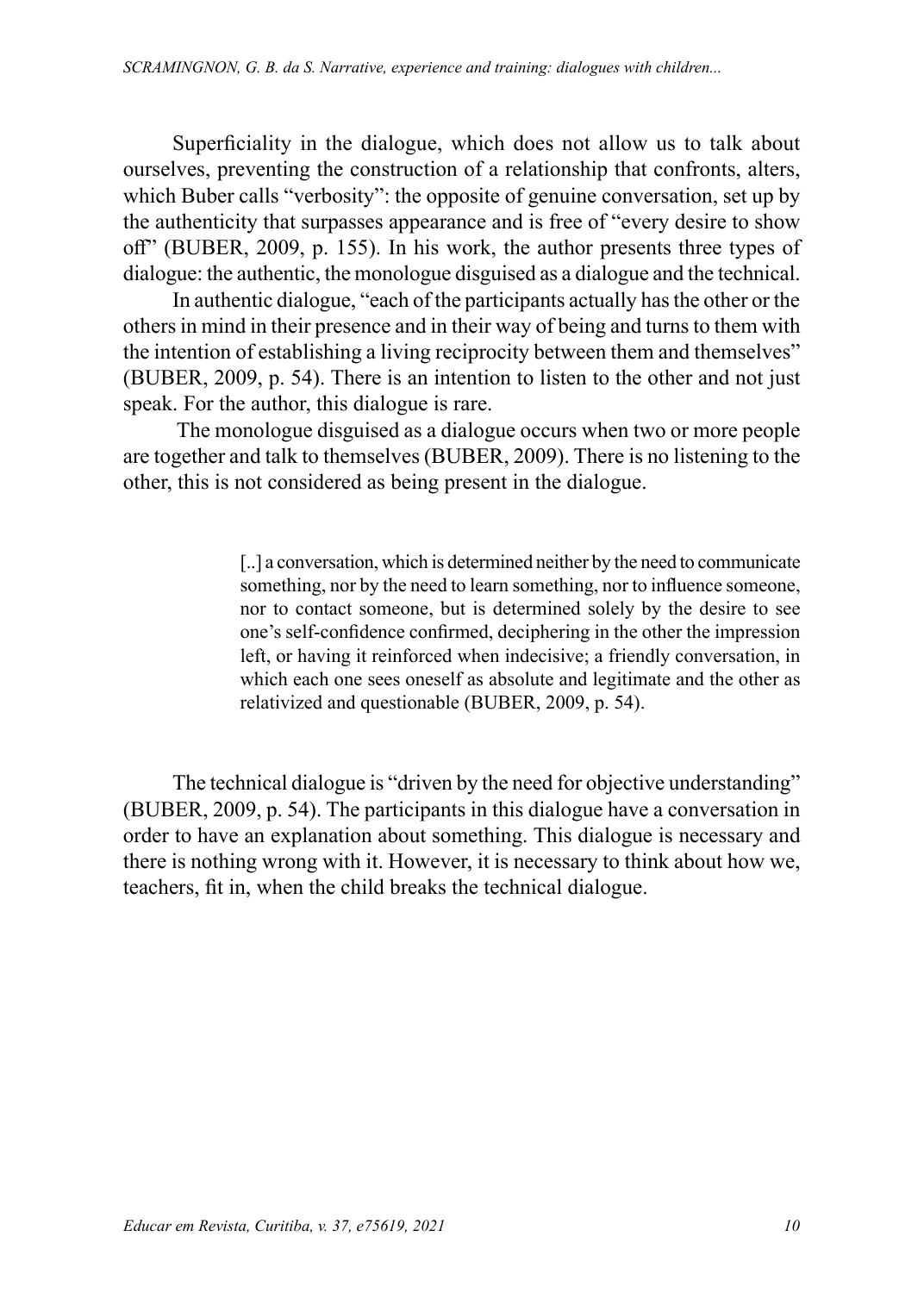# **Dialogues that invite you to look at the other**

#### **A walk around**

The children were all seated while I was writing the tale of the blonde of the bathroom that they had dictated, on the board. Suddenly, Felipe got up and walked around the room. His movement caught my attention and that of the class. I looked at him as if asking what was going on, and he motioned with his hands for me to wait.

Teacher: *Are you all right*, *Felipe?* Felipe nodded, yes, then finished his walk and sat in his seat. I continued writing and at the end of the activity I called Felipe to talk.

Teacher: *Are you all right? You signaled me to wait*.

Felipe (9 years old): *Yes*. *I just wanted to do a windy and I didn't want to leave the room*. *I was afraid of this story*. *If I stayed in my place*, *everyone would know it was me*, *but when we're walking*, *nobody knows who did a windy* (SCRAMINGNON, 2017).

Felipe breaks off the technical dialogue leaving the teacher in a place where there is no answer, because the child is the one speaking of a physical, human need. As teachers, we often put ourselves in the place of those who need to know everything and the children show us that not everything is our business and that even with all the expectations we will not be able to handle everything. Thus, education, for Buber, is not an imposing act, but a relationship that requires openness and requires trust, whose premise is the immediate relationship with the other:

> Confidence is something that, obviously, is not obtained when we strive to acquire it, but rather, insofar as one participates in an immediate and frank way in the life of the students and when one takes the responsibility that arises from it (BUBER, 2003a, p. 41).

When dealing with education as a relationship, Buber emphasizes that this education has to be in defense of dialogue as a grounding, since its basic principle is openness to the other. Listening to the child is a path to relationships at school that seek to break the coldness.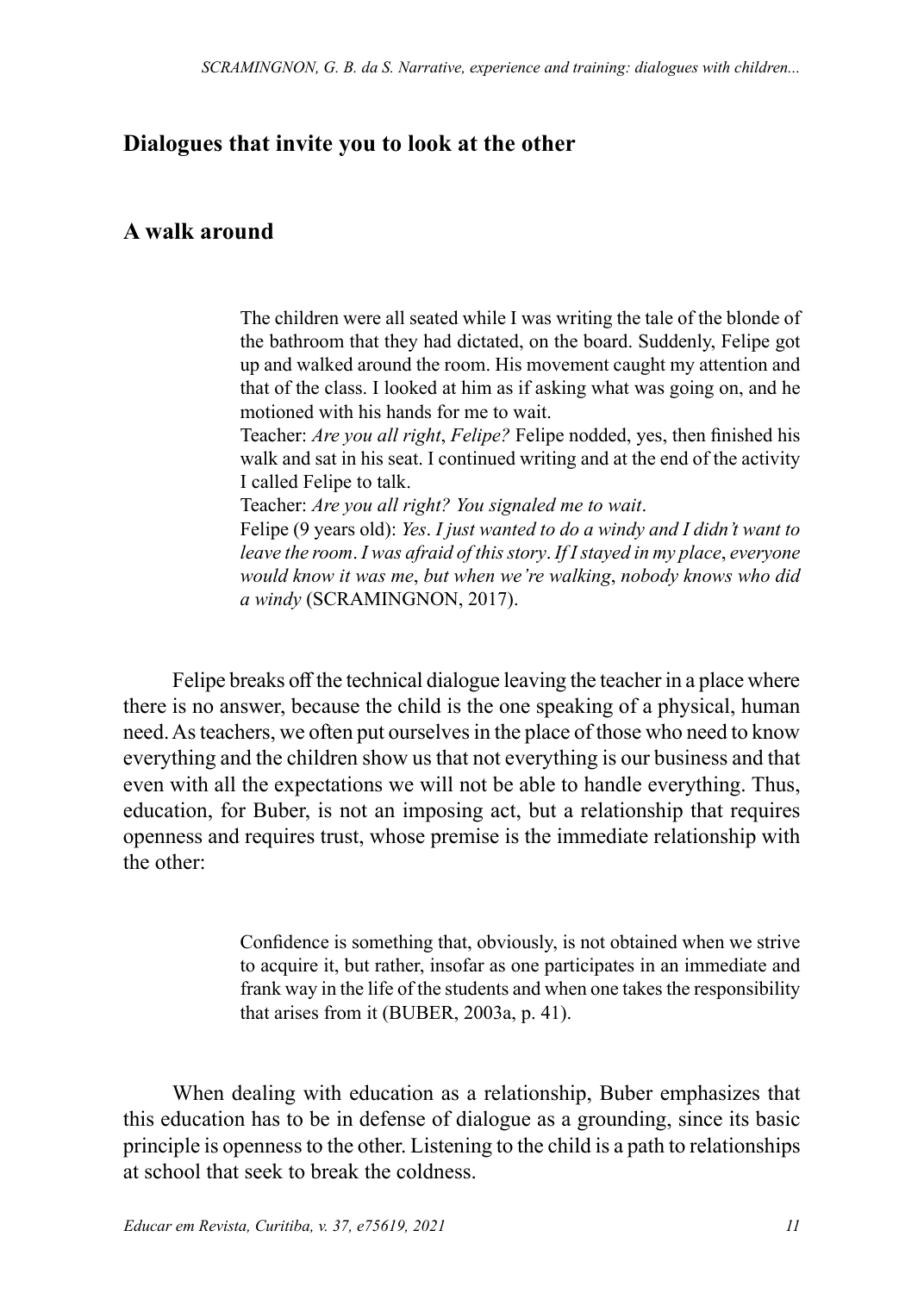# *"I still can't"*

During the Brazilian game of Hen Hatching<sup>2</sup>, José (6 years old) cries impatiently because no classmate hid the object behind his back so that he could get up and run.

Teacher: *José*, *you don't have to cry*. *Your turn will come*. *Just wait*. Crying, José replies: *I know I have to wait*, *but I still can't help crying when I want something* (SCRAMINGNON, 2017).

There is something "unfathomable that childhood words do to adults" (BENJAMIN, 1995, p. 81). "*You don't have to cry*", such a common and almost automatic phrase said to the children leads José to respond in an unusual way: "*I already know that*, *but I still can't stop*". The desire to play and the impatience with the wait have a different significance for both. The teacher's speech who sees crying as something unnecessary, after all, for her, it was just a game, provokes an unknown response in the boy.

For Benjamin (1995, p. 37-40), children are "indescribably concerned with what happens" ; "They are linked in the here and now, everything happens to them" ; "Behind the curtain they become something wavy and white". The "*I still can't*", presented as a childish weakness, points to a truth that exposes the "precious and essential experience to man, of his maladjustment in relation to the world, his first insecurity, in short, his non-sovereignty", thus understood by Gagnebin (2005, p. 180). The author clarifies that, for Benjamin, the child is not naive or innocent, but has a certain inability to deal with the world in opposition to adult confidence.

The new, brought by the children, is in process and there is no control over it. They bring up issues that mobilize a different look at what we are used to seeing. They are forms and ways of interpreting experiences, values and knowledge that they have produced and revealed as typical of their lifetime, teaching different ways of thinking within the other.

2 This Brazilian children's game refers to a hen hatching, where the children sit in a circle and one child who remains on the outside of the circle must put an object behind a child sitting while runningoutside the circle. As soon as the seated child sees the object he must run after the other child who runs around the circle in an attempt to sit in the other child's vacant place before being caught.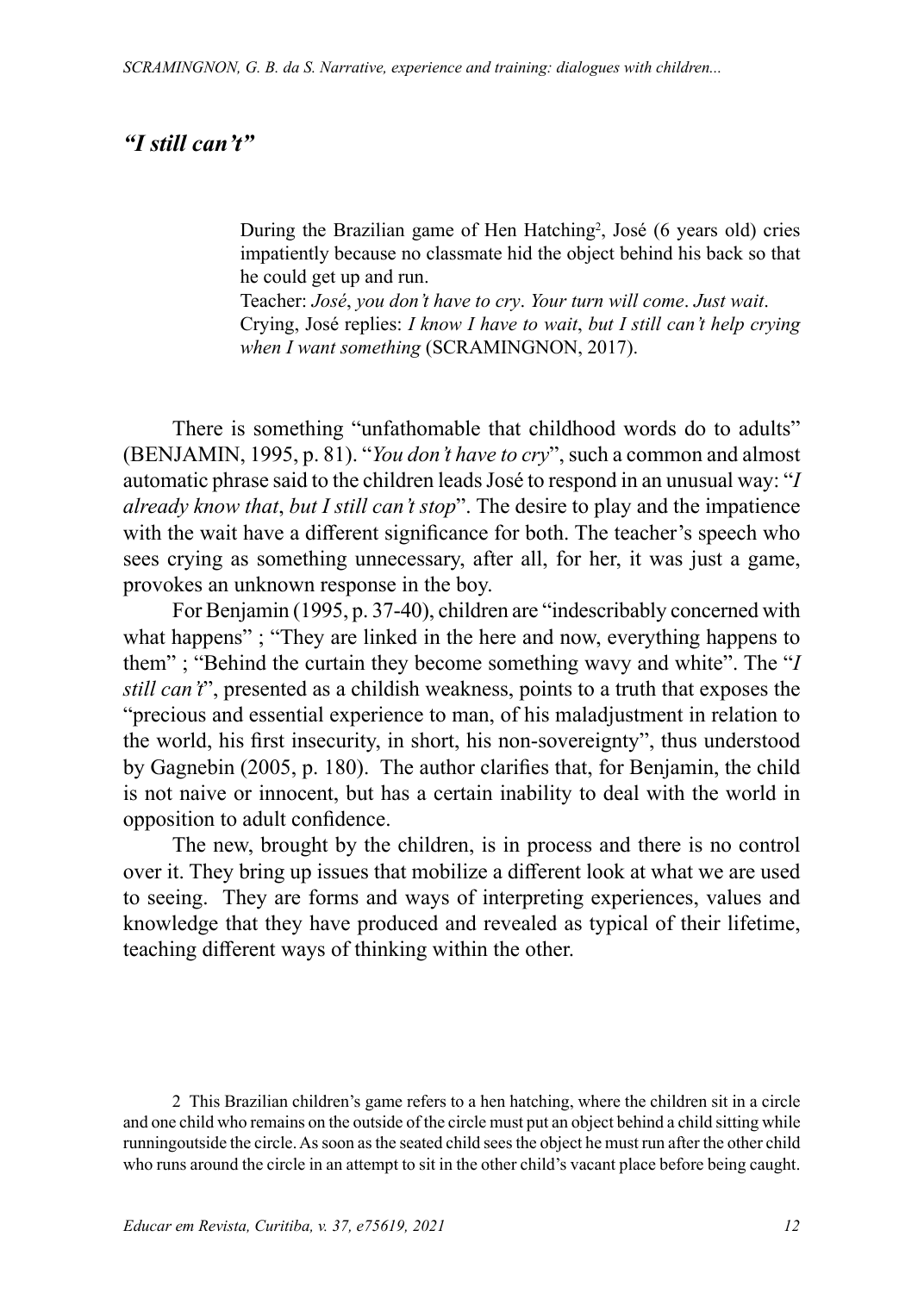# *"Quiet Everyone"*

During the class I did not feel well and was sick in front of the children. While I was sitting recovering, Karina entered the room with the director. Director: *They came to call me*, *said you were feeling sick*. Karina (9 years old): *Gabriela*, *we already asked the director to call your father to pick you up*. *You can go*, *everyone will be quiet* (SCRAMINGNON, 2017).

From the children's point of view, being quiet can be a way of caring for the teacher who is feeling sick. Involved and committed to giving a human response to a call for help, children show how they are able to care for adults. In the way of perceiving, they indicate attitude and position towards the other.

And how can we notice the other? How to get to know them? For Buber, there are three ways in which we can notice a human being before our eyes: observe, contemplate and take in intimate knowledge. "The observer is entirely focused on recording the human being he observes in their mind, on 'writing it down'. He scrutinizes and draws them" (BUBLER, 2009, p. 41) The contemplator, on the other hand, is not absolutely focused: "He puts himself in a position that allows him to see the object freely and waits unconcerned for what will be presented to him" (BUBLER, 2009, p. 41). The third way of perceiving implies more: something is transmitted, taken in, accepted, received. Thus, looking at the other requires attention. Recognizing the other as a legitimate other is a step towards taking responsibility for him. It is not just about feeling responsible, but translating responsibility into action.

#### **Feelings**

While reading a story, Jordana interrupts and asks: Jordana (8 years old): *I am feeling something that I think is a feeling*. *Teacher*, *does everyone have feelings? Does everyone feel what I'm feeling?* Teacher: *People can feel many things*, *but I don't know if everyone feels what you are feeling*. Jordana: *It's a different thing* (SCRAMINGNON, 2017).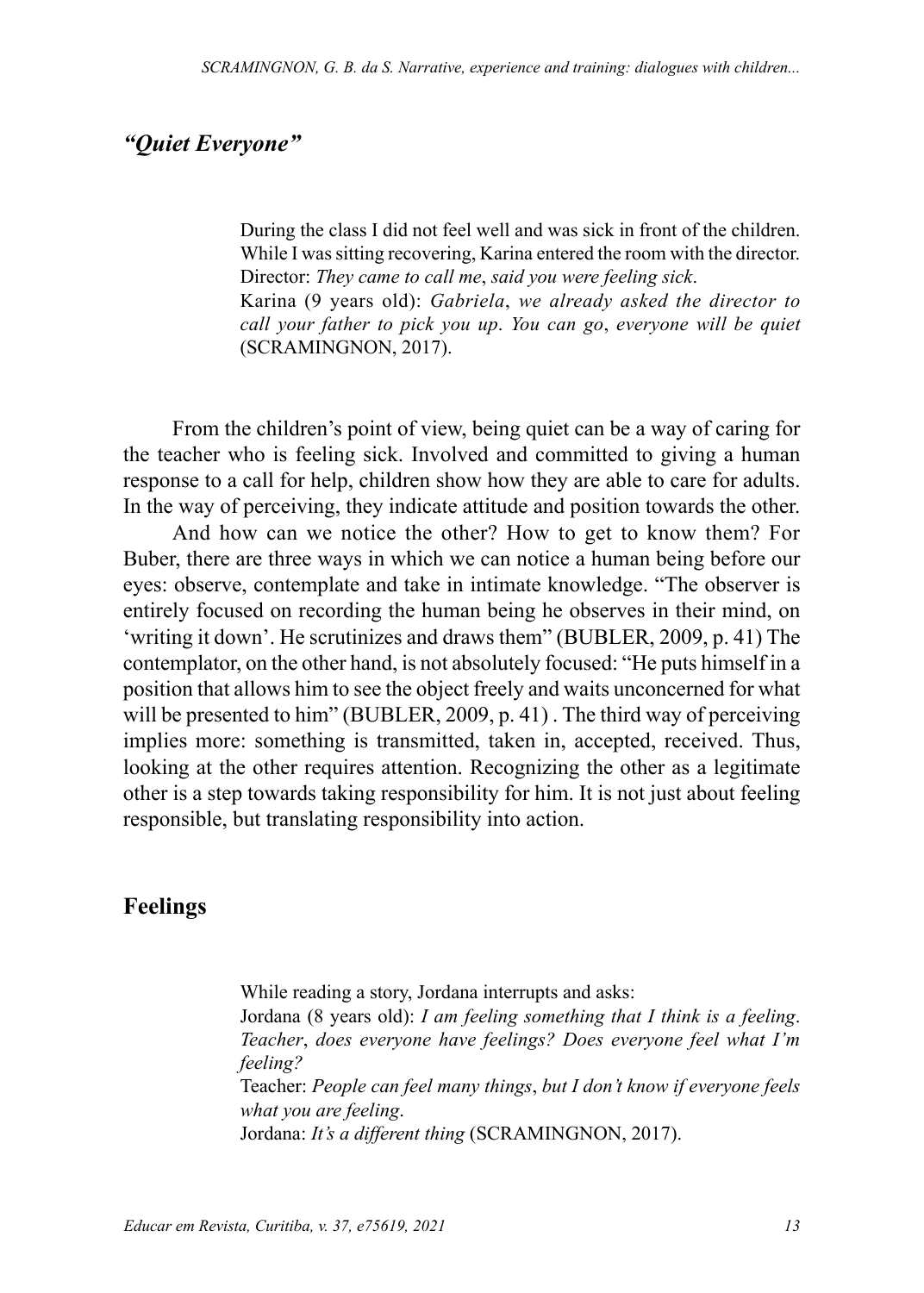Human beings have feelings; they reside in human beings (Buber, 2003b). And, in a receptive hour of life, "find me a man in whom there is something, which I cannot capture in an objective way, who says something's something" to me". And that something can be a question: "*Does everyone feel what I am feeling?*" This in no way means that this thing tells me what this man is like, what is going on in him or something" (BUBER, 2009, p. 42).

Only Jordana knew what she was feeling, and me, what I felt when I heard her. It was not possible to know if we felt the same way, but what I felt choked up my voice and almost prevented the reading from continuing. The girl was able to hear what she was feeling and spoke about the human possibility of undergoing the experience of listening to ourselves. What the other says to me "transmits something to me, transmits something that is introduced into my own life. It can be something about this man [...] but it can also be something about me" (BUBER, 2009, p. 42). At school, when reading a story, the child helps to remember that institutions are also alive and dynamic, especially humanized by the feelings and encounters that occur there. Life, even within the school, can be humanized with practices that may have other outlines.

# **Dialogues for teaching and learning**

## **I only speak in private**

On one page of the textbook, the proposal was for the children to draw their families and share the drawings made with the class. When they showed the drawings made to the class, it was Vítor's turn, who commented: *I want to talk to you in private*.

I asked the class for a few minutes and walked away with him. Vítor (9 years old): *I will only talk about my family if it is in private*. Teacher: *So you don't want to show your drawing to the class?*

Vítor: *I didn't draw anything because I don't want to talk about my family to everyone*. *There are people in my family that I don't like and I didn't want to draw*.

We entered the room and when resuming the activity Vítor commented to the class: *I will not show it because I only talk about my family in private*. (SCRAMINGNON, 2017).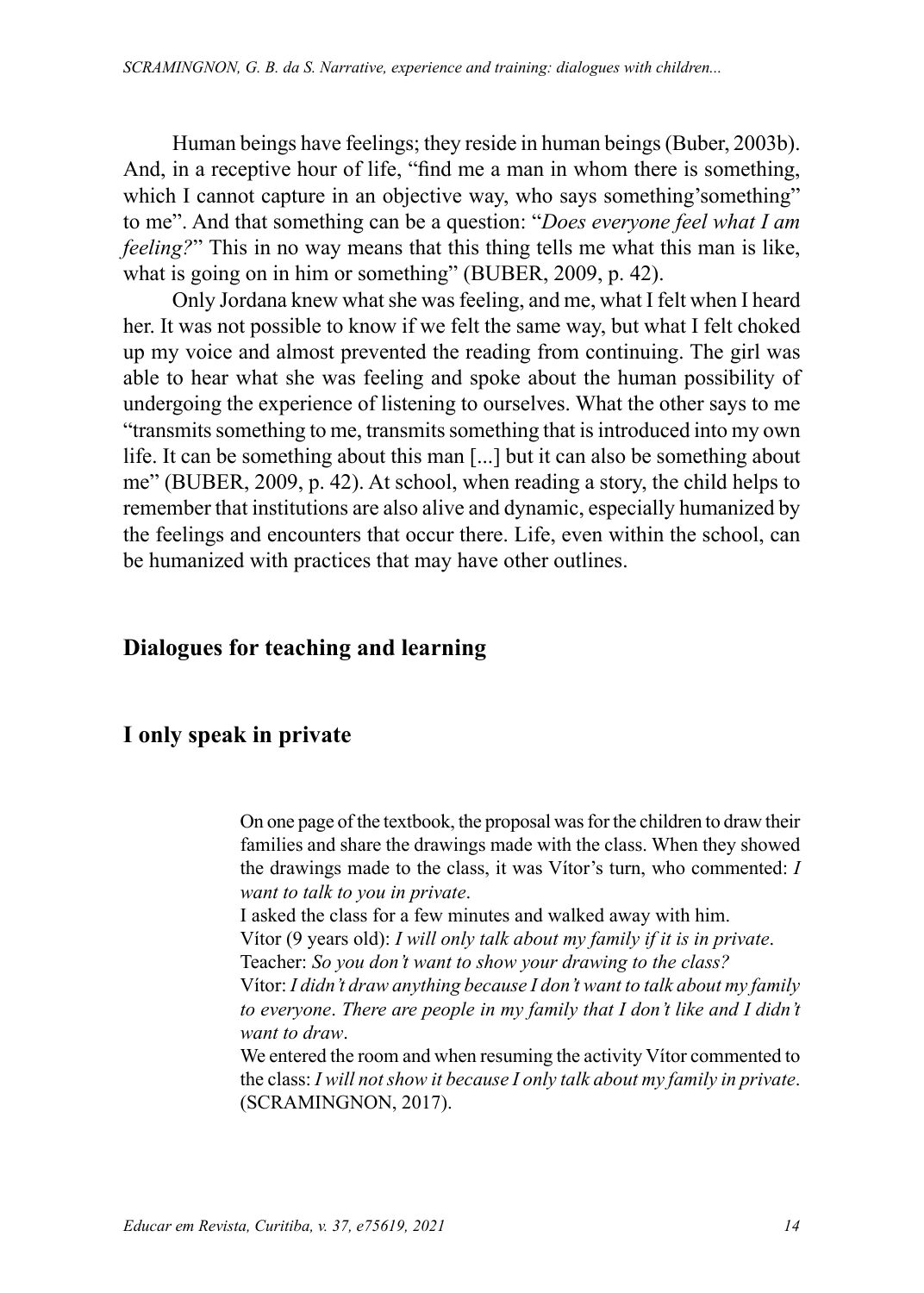The supposed naturalness with which some practices take place at school prevents dialogues with children and their singularities. Starting from the assumption that drawing or talking about the family is something simple, is to disregard the experience of each one. This is what Vítor reminds us when he gave up on the activity. In bringing his story, he speaks of the challenge of turning to the other and the creative possibility of children doing it differently when faced with what always seems to be the same way. What should be done with this potential? How not to waste it? Living means being the target of the directed word, and children invite us to respond to the spontaneity they bring, opening space for uncertainty, for vulnerability, inviting the teacher to rethink her practice.

Listening to children and their stories is to open space for a new rationality in the institutions. In this perspective, educational practice involves "spontaneity" (BUBER, 2003a, p. 13) that appears in relationships, where the teacher takes the place of the mediator who welcomes plurality and multiplicity of children's manifestations, making education a reciprocity experience.

#### **Note**

Flávia, from a preschool class, near departure time, after receiving the agenda with a sticky note, said:

Flávia (4 years old): *Teacher*, *can you read the note on the agenda?* When asked why, she replied:

Flávia: *It's just that when I read to my grandmother she understands*, *but when she reads what you wrote by herself she doesn't understand it*. I immediately read it to her and, while gathering the class to read, Flávia, with the agenda in hand, told the children about the text in the note. At departure time, at the school gate, when she met her grandmother, she took the diary out of her backpack and read the note (SCRAMINGNON, 2017).

What Flávia was saying was that her grandmother did not know how to read and that she needed to be aware of the contents of the notes to keep her informed. The girl lived with her grandmother, who was illiterate, and a younger sister. Her request showed the importance of constantly reading the notes sent to families with the children; and in addition to reading as a practice that makes up the work in Early Childhood Education, what Flávia teaches is that it is possible to rethink the practice from the questions raised by children. She says about the possibility of learning from them, doing it differently at school.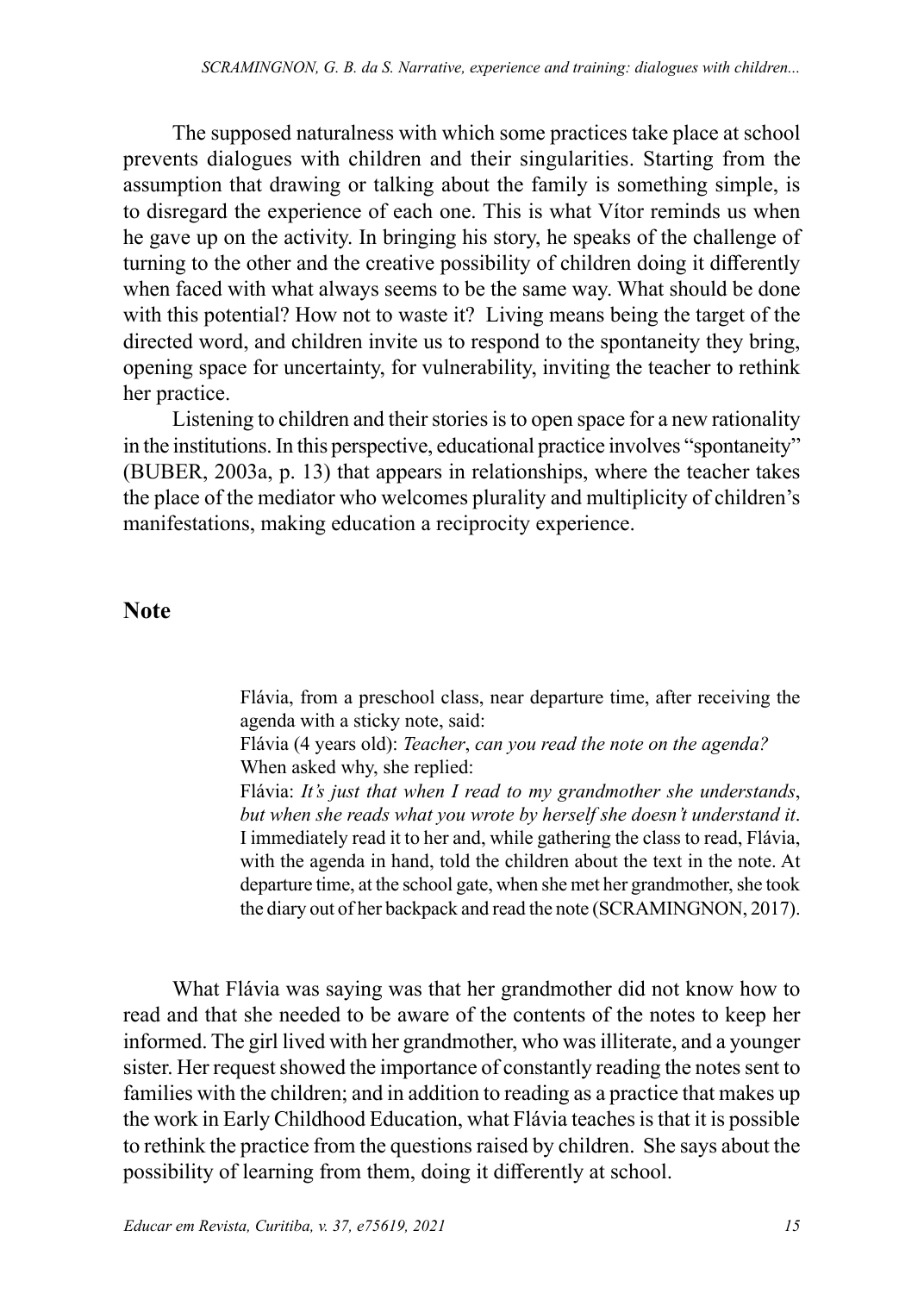## **Rehearsal**

The work proposal presented by the school was to hold a party to celebrate Mother's Day, with the children's musical participation. When I started the rehearsal, I noticed that some of them remained seated where they were and showed no interest.

Teacher: *Why aren't you rehearsing?*

Sandra (5 years old): *I will not rehearse because my mother will not be able to come*. *She works*.

Olivia: (5 years old): *I don't live with my mother and my grandmother can't come*.

Marcelo (5 years old): *My mother said she won't come because she can't bring a plate of biscuits* (SCRAMINGNON, 2017).

Disturbed by the situation, I stopped the rehearsal and, when talking to them, I concluded that the celebration had no meaning for most of the class. I understood the reality of the families and asked myself: which mothers could really be at school for a celebration at 11 am, when many worked far from the community where they lived and would not have the facility to leave work to take part in a school party on a Friday? Did the song they were going to sing represent the feeling they had for their mothers, since the choice of music had been made by the school? Was it the children's wish? Was that party significant for that group?

To recognize the children as capable of expressing feelings and thoughts is to accept "that there are social realities that can only be discovered, understood and analyzed from the children's point of view and of their specific universes" (SARMENTO; PINTO, 1997, p. 65).

#### **Red Pen**

When returning the corrected notebook to Carla, she comments: Carla (8 years old): *I didn't want you to correct my notebook like that*. Teacher: Like what? Carla: *With a red pen*. *Correct it with a pencil so I can erase it later*. *My notebook is ugly*, *all scribbled on*. *I cannot erase or understand what is written* (SCRAMINGNON, 2017).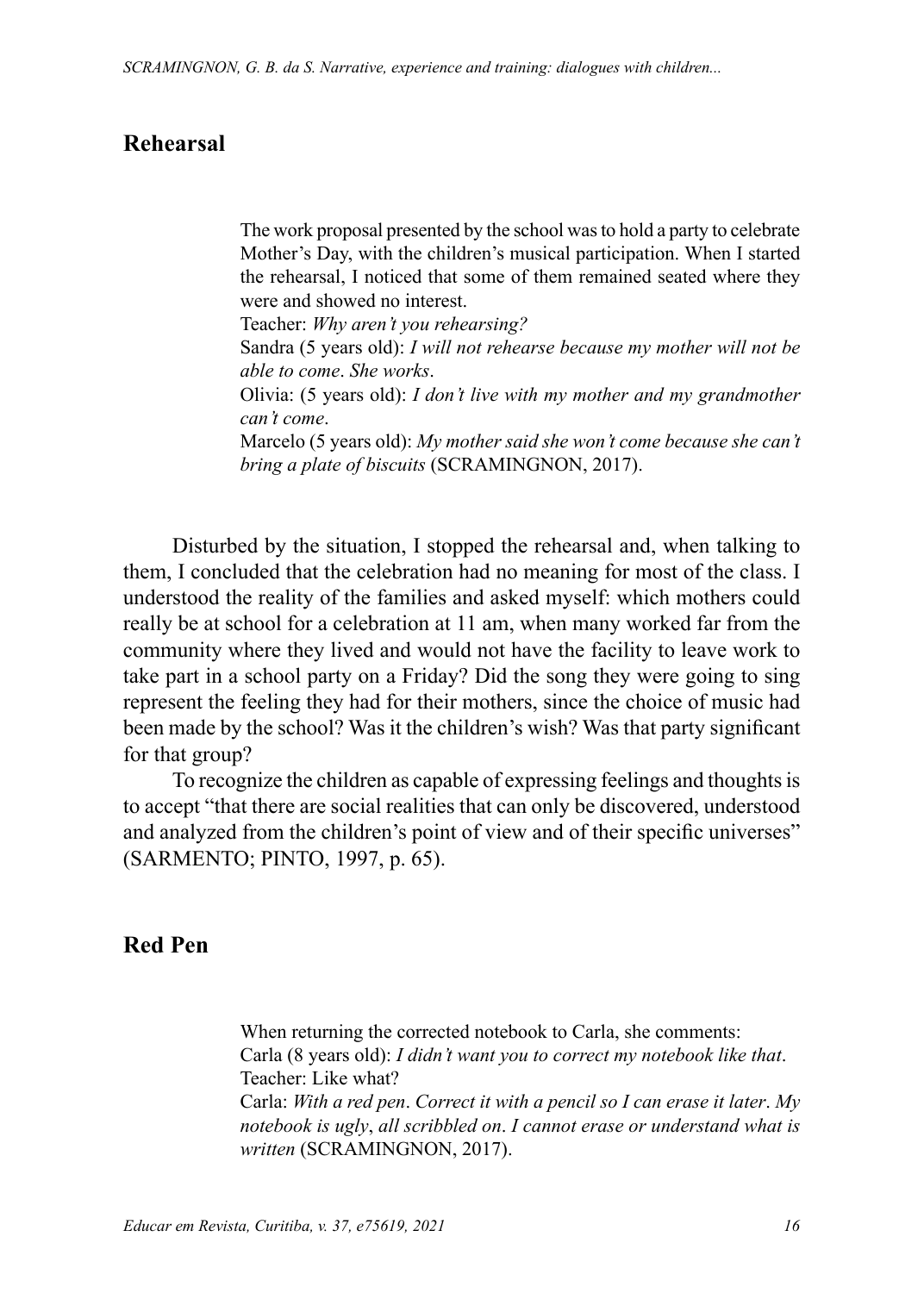What might initially seem elementary made me wonder how many times many of us teachers spend hours correcting notebooks that take us a long time to do, when we could do so many other things in our relationship with children because, as the girl said, they don't understand what we do. Carla made me think about the meaning of correcting the work and changing my practice. Her comment prompted a question: for whom do we correct the notebooks? For the children or the parents/guardians? Wouldn't it really be necessary to be careful with this particular object that is someone's notebook? Acting as a teacher, I was invasive on a daily basis in terms of the children's organization and writing. Carla's questioning made me think that I, an adult, a teacher, had a peculiar form of register in my notebooks, and how much I was being disrespectful with the children's writing. "Authorship occurs in the marks that we leave in the world and in the marks that the world inscribes on us; what we do, say, write, build, what is written on our body, in our actions and productions" (KRAMER, 2013, p. 311). The children's production had the mark of the teacher's red pen, which literally went "over" the children's authorship.

 And, regarding everything I've heard, what does my vision of this story build by confronting it with my career as a teacher and with the children with whom I spoke? And why listen if you are not going to answer? "Responsibility always means responsibility to someone. Responsibility to oneself is an illusion" (BUBER, 2012, p. 79). In this sense, when listening to memories and retrieving memories, a significant experience in the relationship with the children was revealed. The questions they raised displace the teacher's certainties. They take things from their usual place to give them new meanings: nothing is whole, everything is broken into many meanings. Children "renew their existence through a multiplied and never complicated practice" (BENJAMIN, 1995, p. 229). Gagnebin (2007) also states that the "in" (in-fancy) means absence in human thought, for Benjamin it is the space that allows nakedness and misery, on the threshold of existence and speech. This "in" is not of absence, incapacity, incompetence, but of incompleteness, which makes invention possible.

## **Considerations**

The debate proposed in this text mentioned the children's invitation to the teacher to address issues related to daily work at school. In the narratives presented, the impulse of the word of others - of children - triggered dialogues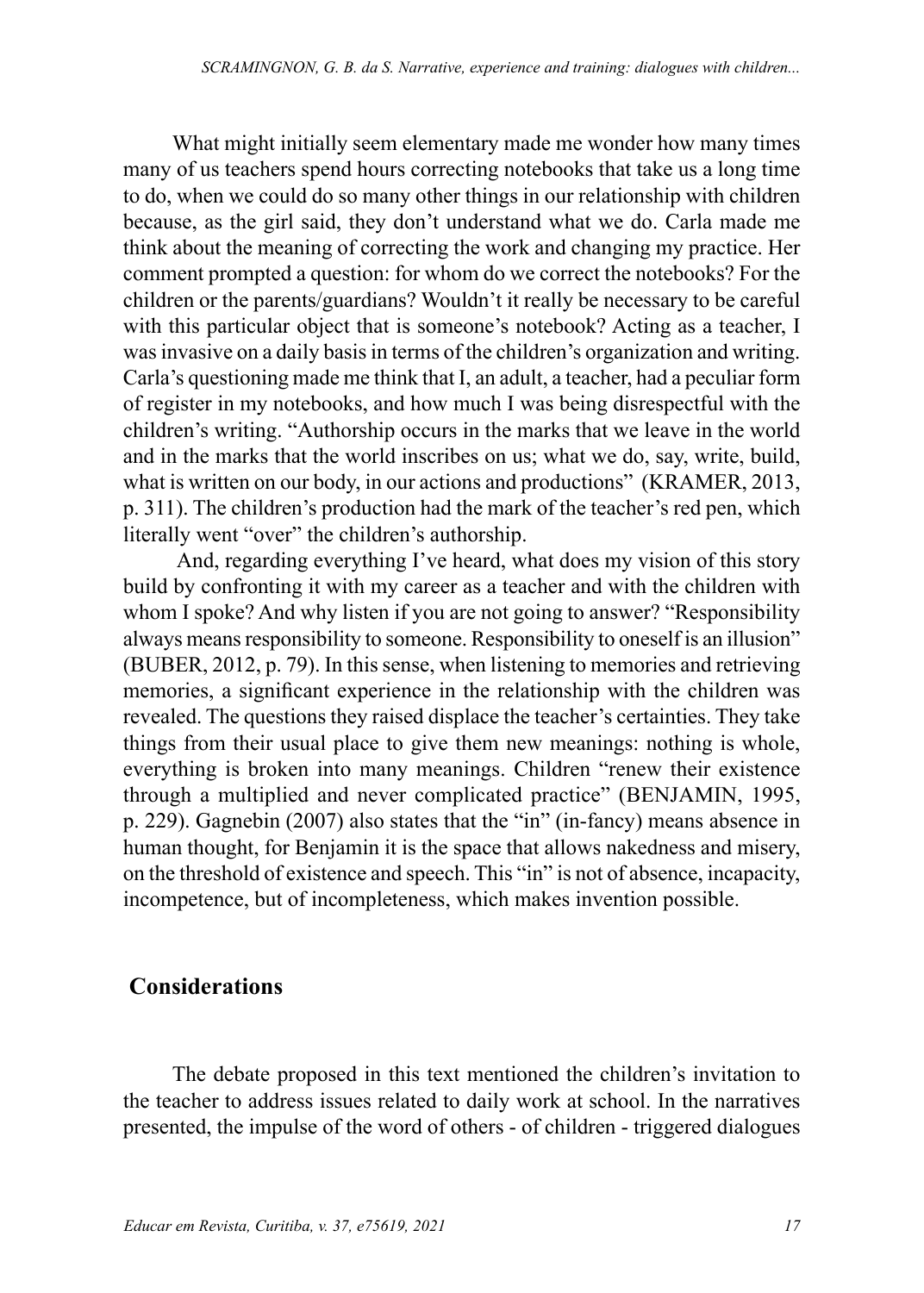to think about teaching. The questions they asked provoked the teacher's replies, the need to ask what they were doing and how they were doing it, answers that required positioning.

In the narratives, the reframed past imposed itself showing how children ask questions that help teachers to find themselves again. The dialogue with them mobilized memories allowing me to hear my own story: as an adult, teacher, researcher. During this process, writing, by catching the unknown senses, showed how much reflection, apart from talking about the children in the present, also speaks of curiosity for the way children give meaning to the world, and a peculiar teacher work dimension: the discovery of the child as another that challenges and provokes us. More than a report, the narrative reflects on the experienced process and makes the meaning that is not discovered, but remade, explicit: the place of teaching is formed in the relationship with the social, historical, cultural context, with the subjects, in the formative processes.

It was in the dialogue with my own memories that I was provoked to ask myself: how could the investment in the training process have helped to build registers as the production of other knowledge of one's own praxis? Why did written memories take a certain direction in my career as a teacher? Did what was written always have the same meaning? How, in the present, could the exercise of analyzing the collection of memories allow a different understanding of fragments that are a part of becoming a teacher? How can one learn to write about one's own practice, to narrate, making the experience shared? When does my story match the story of other teachers? In this sense, it is important to think about whether the training projects have made it possible for teachers to rise above superficiality, understanding fundamental aspects of this profession in order to focus on their praxis. It is worth emphasizing the need to invest in spaces and times in which they can narrate their experiences, tell their stories, register, say, make the experience collective, shared. Understanding that the temporal dimensions seem decisive in this process has to do with the opportunities for teachers to produce these narratives, defended in this discussion as a right.

It is necessary to debate the political function of training, considering that the way teachers are perceived may or may not guarantee the achievement of the right to be narrators of their stories, which, in turn, bring new ways of looking at what we are accustomed to. For Benjamin (1994) the narrative is not to inform. In the story of a children's teacher, the experience with them was fundamental to educate. "A man listening to a story is in the company of the storyteller; even a man reading one shares this companionship. (BENJAMIN, 1994, p. 213). In this meeting lies the possibility of making the 'new within always the same'. But for that, you need a bond, a presence. You must have someone to listen!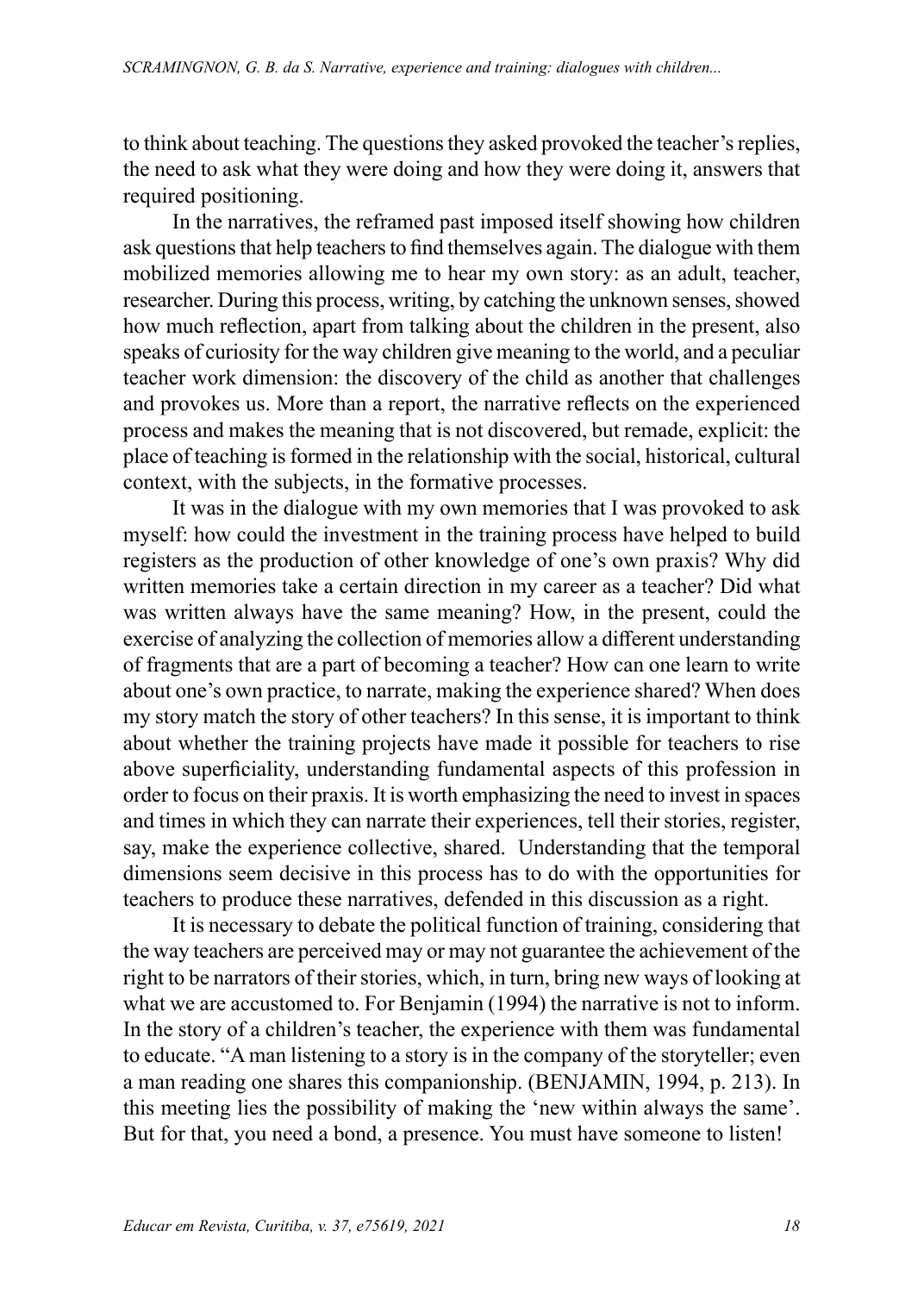# **REFERENCES**

BENJAMIN, Walter. *Obras escolhidas*. Magia e técnica, arte e política. Ensaios sobre literatura e história da cultura. Tradução de Sérgio Paulo Rouanet. 7. ed. São Paulo: Brasiliense, 1994.

BENJAMIN, Walter. *Obras escolhidas II*. Rua de mão única. Tradução de Rubens Rodrigues Torres Filho e José Carlos Martins Barbosa. 5. ed. São Paulo: Brasiliense, 1995.

BENJAMIN, Walter. *Passagens*. Tradução de Cleonice Paes Barreto Mourão e Irene Aron. Belo Horizonte: Editora UFMG; São Paulo: Imprensa Oficial do Estado de São Paulo, 2006.

BUBER, Martin. *Do diálogo e do dialógico*. Tradução de Marta Ekstein de Souza Queiroz e Regina Weinberg. São Paulo: Perspectiva, 2009.

BUBER, Martin. *El caminho del ser humano y otros escritos*. Tradución y notas Carlos Díaz. Madrid, España: Fundación Emmanuel Mounier, 2003a.

BUBER, Martin. *Eu e tu*. Tradução de Newton Aquiles von Zuben. 6. ed. São Paulo: Centauro, 2003b.

BUBER, Martin. *O caminho do homem segundo o ensinamento chassídico*. Tradução de Claudia Abeling. São Paulo: É Realizações, 2011.

BUBER, Martin. *Sobre comunidade*. Tradução de Newton Aquiles von Zuben. São Paulo: Perspectiva, 2012.

CLANDININ, D. Jean; CONELLY, F. Michael. *Pesquisa narrativa*: experiências e história na pesquisa qualitativa. Tradução de Grupo de Pesquisa Narrativa e Educação de Professores da Universidade Federal de Uberlândia. Uberlândia: EDUFU, 2011.

CUNHA, Maria Amália Almeida; NUNES, Célia Maria Fernandes. As biografias educativas como fonte de pesquisa e estudo no campo da formação docente: notas iniciais para uma discussão teórico/metodológica. *Thema*, Pelotas, v.14, n. 2, p. 9-13, 2017. Disponível em: [https://www.repositorio.ufop.br/bitstream/123456789/9503/1/](https://www.repositorio.ufop.br/bitstream/123456789/9503/1/ARTIGO_BiografiasEducativasFonte.pdf) [ARTIGO\\_BiografiasEducativasFonte.pdf](https://www.repositorio.ufop.br/bitstream/123456789/9503/1/ARTIGO_BiografiasEducativasFonte.pdf). Acesso em: 15 jul. 2020.

FUJIKAWA, Mônica Matie. A escrita como pretexto de reflexão da prática pedagógica e como estratégia de intervenção na formação de professores. *In*: PRADO, Guilherme Do Val Toledo; SOLIGO, Rosaura (org.). *Porque escrever é fazer história:* revelações, subversões, superações. São Paulo: Alínea, 2007. p. 229-243.

GAGNEBIN, Jeanne Marie. *História e narração em Walter Benjamin*. 2. ed. São Paulo: Perspectiva, 2007.

GAGNEBIN, Jeanne Marie. *Sete aulas sobre linguagem*, *memória e história*. 2. ed. Rio de Janeiro: Imago, 2005.